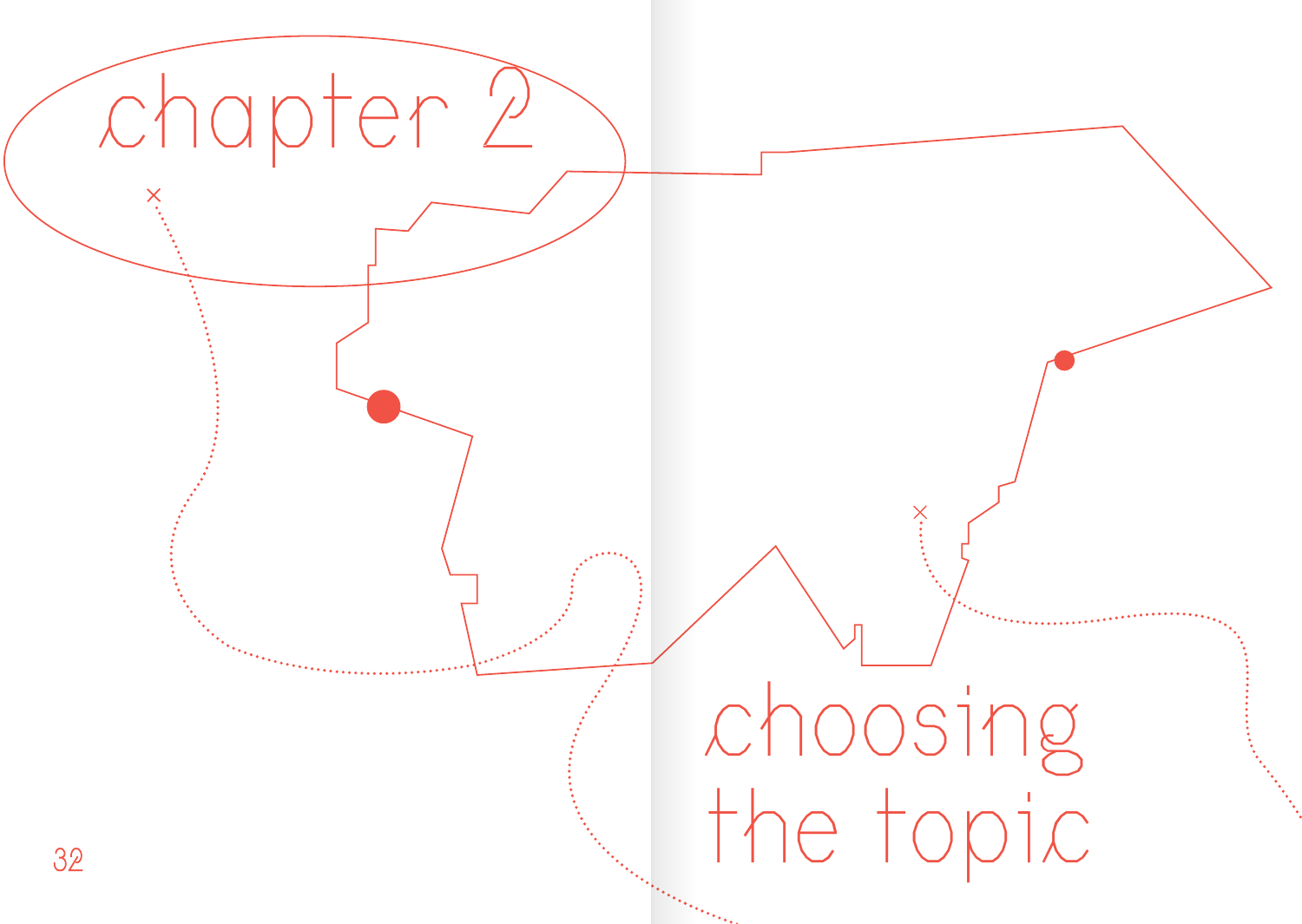

## choosing the topic

think about it."

2 | www.ou.edu/ deptcomm/dodjcc/ groups/02B2/Literature\_ Review.html

In 1963, media researcher Bernard Cohen <u>said</u><sup>2</sup> that while "the press may not be successful much of the time in telling people what to think," it is "stunningly successful in telling its readers what to think about." In other words, topics journalists choose do not only captivate people's attention and interest, they also set agendas for society. Featuring something in the media means telling people: "This is important and you should

"Featuring something in the media means telling people: "This is important and you should think about it.  $\infty$ 

NGOs and civil society often act in similar ways, by focusing their attention on one issue at a specific moment. Since the so-called 'refugee crisis' in 2015, migration has been the centre of attention all over the world, across almost all sectors. But if we look at what is being published, how come certain topics are covered and others not? What is behind the decision to document certain aspects of migration but not others?

Participants in our workshops had different answers to these questions. Jelena Dzekseneva, the anthropologist in Lyon, said that the issue of migration is more than just a topic: "It is the whole world. Everything in terms of how we live our lives is based on the movement of people. Every path I take leads me to people who have changed countries, languages or cities. Migration is all around us." Dzekseneva started to pay attention to why some topics are less represented in the media when she was taking classes in anthropology: "I started to ask why the media never speaks about my country, Kazakhstan. We changed the president last year, and we changed the name of our capital. That's huge! But no one talked about it."

that she lacks historical contextualisation when migration is portrayed in the media: "We discuss migration, identity and stereotypes but we don't go back to the origins of things. To those who drew the geographical borders, those who combined people into groups and said: 'You are Lebanese, you are German.'"

For both Dzekseneva and Ghoussaini, deep and complex discussions on migration don't happen. This is partly due to the lack of diversity among journalists, editors and publishers. If those who are, as Cohen said, "stunningly successful" in setting the agenda are not a diverse group of people, stories will not be diverse either.

More diversity among storytellers translates into more diverse topics because interests and perspectives are more diverse. Samih Mahmoud, the video journalist working in Lebanon's refugee camps, said that journalists living in the camps can understand people's concerns better: "The difference for me as a journalist from the camp is that my life is research in itself. The topics I cover concern my own situation so there's no need for research from the outside." But Mahmoud challenges the idea that refugees can and should only write about 'refugee issues,' just as women don't have to write only about 'women's issues' or a specific minority about their own community. A journalist once came and asked him about what camp residents thought of global warming. "At first, I was like, 'We don't think about that, we have problems with electricity, water and security and you come to ask about global warming?'" Mahmoud said. "But then I thought, why not? People here can and should have opinions on other issues as well."

34 35 about 'refugee issues.' "It is important that journalism plays Campji, the online media Mahmoud works for, has a big audience in Lebanon's refugee camps, and while they mainly cover topics related to life in the camps, they also discuss many other issues. Past features include videos on gender, Lebanon's Armenian community, revolutions, the Arab Spring and the Beirut port explosion in 2020. They don't think that people who are refugees should only care

"It is important that journalism plays the role of widening people's horizons.»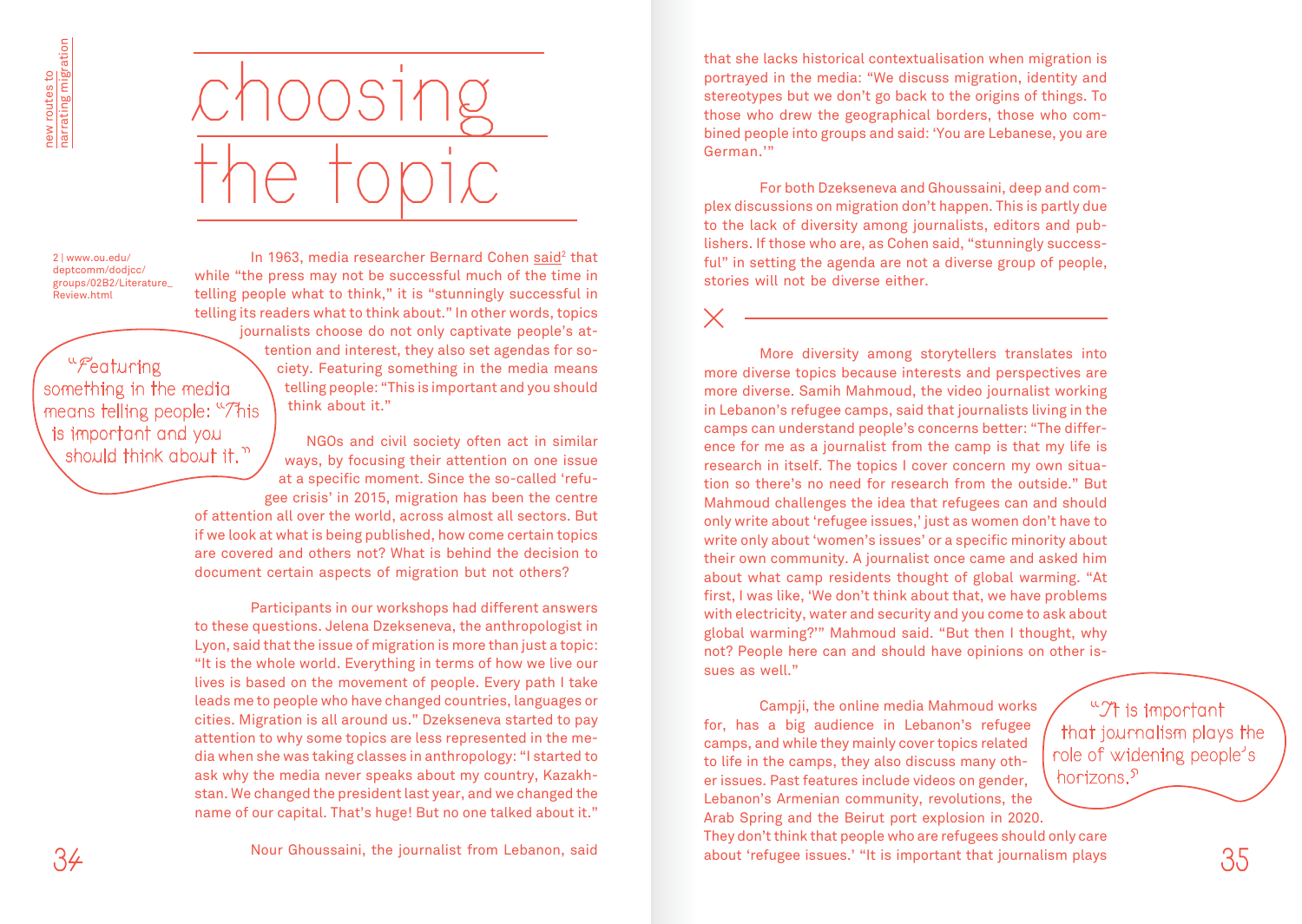new routes to<br>narrating migration narrating migration new routes to

the role of widening people's horizons," Mahmoud said.

Several participants expressed a preference for 'small stories,' snippets from daily life that do not confine people to singular categories like 'migrant' or 'refugee.' Simone Spera, a PhD student from Italy, does research on informal education among refugee communities in Lebanon. "In anthropology, we tend to start from the lived experiences of people. My research is on education in general but related to political activism. It looks more specifically at Syrian initiatives in Lebanon. My intention is to go beyond views on refugee education as sheer emergency responses to humanitarian crises, and see how refugees experiment and create in the process. That way, agency is brought back to the actors themselves," he said. Omar Saadeh, who worked with an international NGO in Lebanon at the time he attended the workshops, used to produce videos about refugee issues. But he said that he lacked diversity in the coverage he was asked to do: "I never saw stories about the villages where people came from. Or how they worked together in the camps. Or about this [Lebanese] fieldworker who said that it would be sad if everyone returned to their country because of all their new friendships in the camp."

Fatima Alhaji, the journalist in Berlin, used to report on refugee issues in Lebanon. She said that she prefers everyday topics too: "They reflect the human side of life; people's daily struggles. And they portray people's backgrounds, where they come from and why they are where they are." Even if writing about people's daily lives may seem less complex, this is often not the case. 'Small topics' require the same awareness and self-reflective attitude, and consideration of privilege and positionality. Sam Mustelin, a writer from Germany, said that when researching a story on Germany's queer history, they realised that the story had many dimensions: "the same awareness and self-reflective attitude as other topics, and the same consideration of privilege and positionality." Mustelin questioned their own authority when writing about something that can be approached in so many ways: "I think that sometimes it is just not possible to tell the full story, the truths of all people. We should be aware of this. No one can answer all questions,

Several participants mentioned that journalists should seek out topics that matter to the community they cover instead of coming with set ideas in mind. Alhaji, who used to report on migration in Lebanon, said that a friend who is also a journalist asked her about topics she should cover in the refugee camps: "I told her to connect with people directly, because not everyone has the same experience. Of course, there are general issues that concern everyone, but there are also many individual experiences. You need to be in contact with the community before deciding which topic is interesting," she said. Mahmoud and his colleague Rayan Sukkar from Campji said similar things. "When we don't have ideas we just go out into the streets to talk to people. Sometimes we don't even have to ask, people tell us stories and raise concerns anyway," Mahmoud said. Often, people ask to be featured

in Campji's videos. "They send us messages on Facebook, we don't have time to work on all of these stories. Someone might say, 'I live in the Nahr El-Bared camp and I have a story to tell, can you do a feature on me?' Or a girl who plays football may say, 'I saw this video that you did, can you come and meet me?' We are very happy about this," Sukkar said.

"You need to be in contact with the community before deciding which topic is interesting."

 $36$  and each story is just one part of the whole experience."  $\qquad \qquad$  to suggest to the NGO to cover other topics: "I once tried to  $37$ However, letting communities set the agenda can be hard. Many factors play in when determining how stories will be framed in the media: readership numbers, funding, trends in what interests people at the moment. Spera, the PhD student from Italy, said that academics and journalists play an important role in shedding light on a diversity of topics: "Media has the potential to spread critical thinking on a larger scale." Still, he said, the media is never fully independent because it is "always connected to economic and political structures." Saadeh, the filmmaker, described how he often felt pushed to pick topics that would interest funders: "We did films to show what donors expected to see. If we wanted to be funded, we had to document misery. I don't like this approach." What is worse is the impact such stories have on refugee communities. "People got used to being portrayed this way. So when I went to film them, they would 'wear that face' again," Saadeh said. At times, he tried to suggest to the NGO to cover other topics: "I once tried to